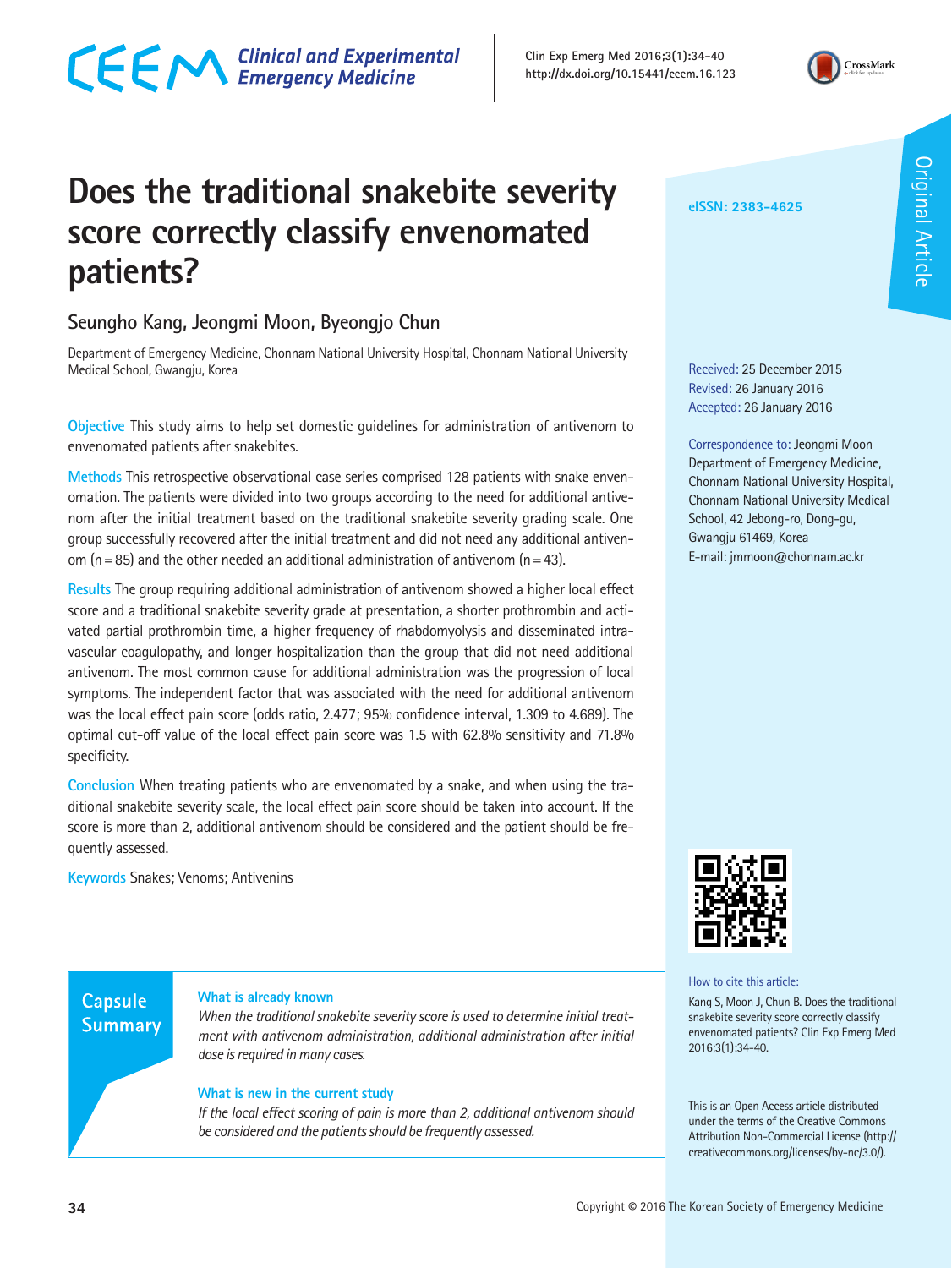#### **INTRODUCTION**

There are about 600 species of poisonous snakes, and four of them inhabit Korea. *Gloydius brevicaudus*, *Gloydius ussuriensis*, and *Gloydius intermedius* belong to the *Viperidae* family, and *Rhabdophis tigrinus* belongs to the *Cloubridae* family.1,2 When a person is bitten by a poisonous snake, venom is injected, causing localized symptoms of mild pain and edema and generalized ones including dyspnea, ptosis, mental alteration, and tachycardia. In severe cases, patients develop acute renal failure, myocardial infarction, disseminated intravascular coagulation, and even death. $1,3$ Treatment for poisonous snakebite is divided into supportive care and antivenom administration. Most studies regarding snake antivenom focus on the *Gloydius brevicaudus* (Stejneger) family from northern America. As a result, the textbooks recommend antivenom doses with North American standards, which are significantly greater than the current practice in Korea (4 to 6 vials of antivenom during the initial state).<sup>4,5</sup> There is no standardized guideline on antivenom administration in Korea except for some research papers.<sup>6,7</sup>

The ideal way to estimate the appropriate dose of antivenom is to measure the exact amount of venom delivered, which is not possible. Instead, guidelines suggest predicting the amount based on severity of symptoms at presentation. However, it is very difficult to predict the expansion of localized and systematic symptoms. In some cases, generalized symptoms develop in the absence of localized symptoms. When venom spreads slowly via the lymphatics and veins, delayed systemic symptoms may develop after localized ones.<sup>4,8</sup> Additional administration of antivenom after the initial dose is required in many cases.

To be effective, antivenom should be administered within a certain time window. When the window is missed, the dose should be increased.<sup>1,9,10</sup> When the initial dose is not sufficient, it may result in worse clinical outcomes.<sup>6</sup>

In this study, the authors aim to identify factors associated with re-administration of antivenom for patients who initially received antivenom based on the traditional snakebite severity score.

## **METHODS**

#### **Study subjects**

Patients over 18 years old who visited the study site from January 2005 to May 2014 with a poisonous snakebite within 24 hours were included. A case of poisonous snakebite was defined when the shape of the poisonous snake was witnessed by the patients or the wound was consistent with snake fangs.<sup>11</sup> Cases were excluded if antivenom had been administered not according to protocol,

## CEEM

if antivenom was pre-administered at another hospital before the patient was transferred to the study site, if the time of the snakebite was not clear, if the patient was pregnant, if the patient left the study site against medical advice, or if the patient was transferred to another facility before treatment was completed.

The snakebite protocol includes proper dressing, tetanus immunization, pain control, and elevation of the wounded part. The protocol also includes categorizing the snakebite severity with the traditional snakebite severity scale (TSSS) with a grade of 0 to 4. For grade 0, no antivenom is suggested. For grades 1 and 2, one vial (6,000 units) of antivenom is recommended. For grade 3, 12,000 units are recommended, and for grade 4, 18,000 units. For all cases, antivenom *Agkistrodon halys* (Kovax, Seoul, Korea) was used. After the decision for antivenom administration was made, antihistamine and the selected dose of antivenom were mixed in 100 mL of normal saline. The solution was given to patients intravenously at a rate of 1 mL/min for 15 minutes, which was increased to 100 mL/hr after assurance of no adverse effect. The initial administration of antivenom was carried out immediately after patients' presentation. Additional administration was only decided by emergency physicians. The decision was made based on the presence of local edema, pain, worsening signs, newly appearing general symptoms, and abnormal coagulation tests. General symptoms include altered mental status, diplopia, blurred vision, and dyspnea.

#### **Measures and outcomes**

Subjects were divided into two groups according to whether additional antivenom was administered. When only initial treatment according to TSSS was necessary, patients were grouped as the initial treatment (IT) group. When additional treatment was required, they were grouped as the additional treatment (AT) group.

A retrospective chart review was conducted to identify potential factors predicting case severity. Factors considered included age, sex, comorbidities, height, weight, wound location, treatment prior to visit, snakebite severity, interval to antivenom administration, presenting vital signs, and laboratory findings. Wound location was classified as distal when they were on the fingers or toes, and the rest were defined as proximal.<sup>12</sup> The severity of snakebite was evaluated based on TSSS and the local effect index of Scharmanrhk Noffsinger.<sup>13</sup> We compared the outcomes between the two groups, which included adverse effects of antivenom, complications during hospital stay, length of hospital stay, and mortality. Complications included rhabdomyolysis, acute kidney injury, disseminated intravascular coagulopathy (DIC), and any conditions that were considered to be associated with the snakebite. Rhabdomyolysis was defined as a creatine kinase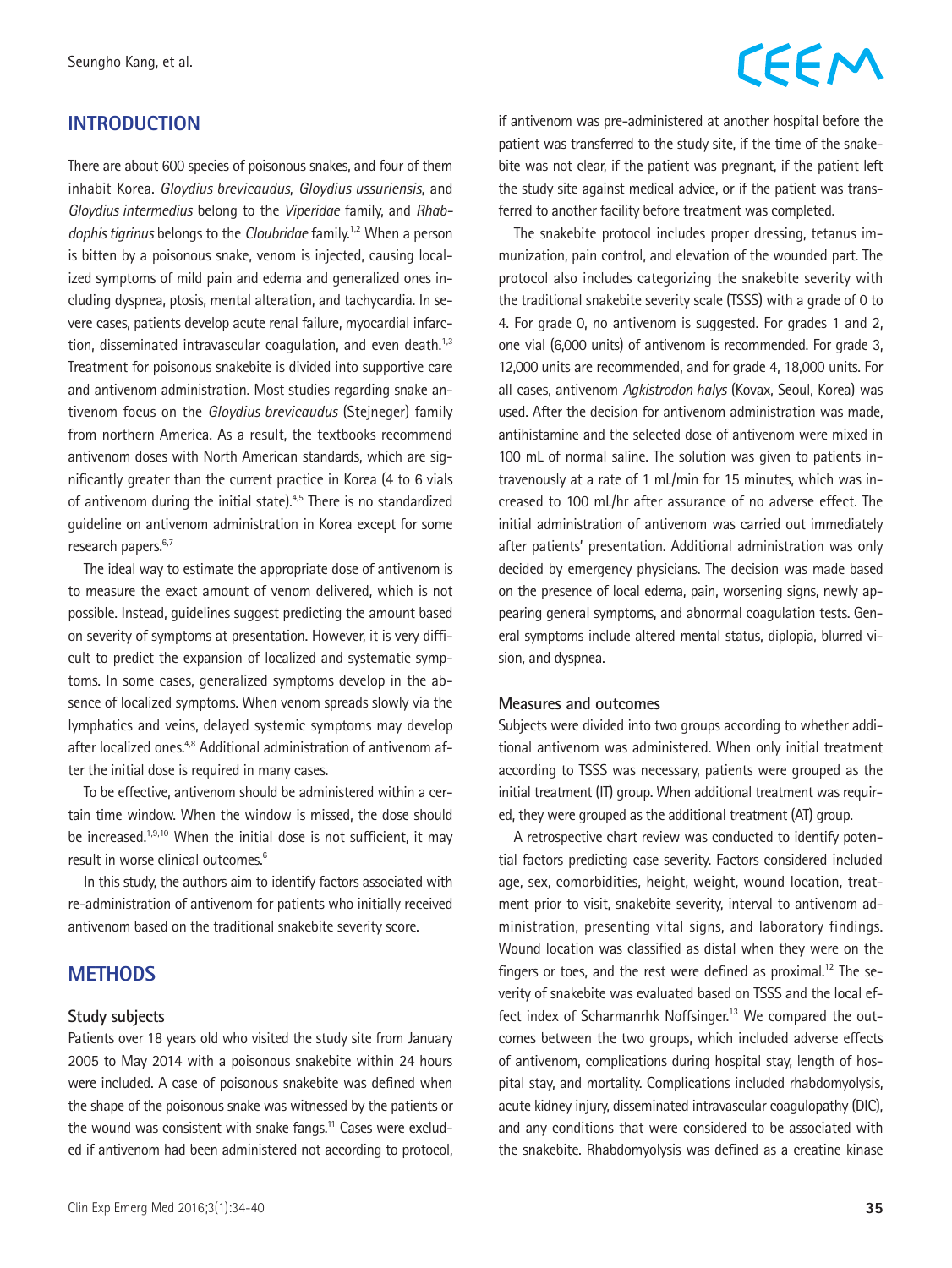## CEEM

level higher than five times the normal range. DIC was defined as a condition with elevation of prothrombin time (PT), activated partial prothrombin time (aPTT), D-dimer, fibrinogen degradation products, and decreased platelet and fibrinogen levels.<sup>1,7</sup> Acute kidney injury was defined as an increase of creatinine by 0.3 mg/ dL or 50% from initial findings. Liver injury was defined as an increase of alanine transaminase by more than 100 U/L.14,15 We collected data on timing, dose, and indications for additional administration of antivenom.

#### **Statistical analysis**

Continuous variables were described as mean±standard deviation, or median along with the interquartile range. Categorical variables were described with frequencies. We used the Shapiro Wilk test to test whether continuous variables were consistent with a normal distribution. When a variable followed a normal distribution, an independent t-test or analysis of variance was used. When a variable did not follow a normal distribution, a Mann-Whitney U-test, or Kruskal-Wallis test was used. To ana-

**Table 1.** Baseline characteristics of envenomated patients

lyze categorical variables, a chi-square test was used. We performed a multivariate analysis using potentially significant variables identified by univariate analysis. Odds ratios, 95% confidence intervals, and P-values were calculated by the multivariate analysis. The identified factor that was significant from the multivariate analysis was re-analyzed to determine a receiver operating characteristics curve, area under the curve, and Youden index to determine the best cut-off value. We used IBM SPSS ver. 21.0 (IBM Corp., Armonk, NY, USA), and only P-values below 0.05 were considered significant.

This study was conducted at the Chonnam National University Hospital, and approved by the Chonnam National University Hospital institutional review board.

## **RESULTS**

#### **Participants' basic characteristics**

Overall, 128 patients were included for the study among 267 patients who were treated for poisonous snakebite. Patients were

| Variable                                                                                                                                                                                                                     | Total<br>$(n = 128)$                                             | Single administration<br>$(n = 85)$                              | Additional adminstration<br>$(n=43)$                             | P-value                                |
|------------------------------------------------------------------------------------------------------------------------------------------------------------------------------------------------------------------------------|------------------------------------------------------------------|------------------------------------------------------------------|------------------------------------------------------------------|----------------------------------------|
| Age (yr)                                                                                                                                                                                                                     | $57.7 \pm 20.7$                                                  | $56.8 \pm 22.1$                                                  | $59.5 \pm 17.6$                                                  | 0.485                                  |
| Male                                                                                                                                                                                                                         | 79 (61.7)                                                        | 52(61.2)                                                         | 27(62.8)                                                         | 0.859                                  |
| Body mass index $(kq/m^2)$                                                                                                                                                                                                   | $22.8 \pm 3.4$                                                   | $22.6 \pm 4.0$                                                   | $23.1 \pm 2.3$                                                   | 0.540                                  |
| Underlying disease<br>Hypertension<br>Diabetes mellitus                                                                                                                                                                      | 13(10.2)<br>8(6.3)                                               | 9(10.7)<br>6(7.1)                                                | 4(9.3)<br>2(4.7)                                                 | 0.804<br>0.584                         |
| Systolic blood pressure (mmHq)                                                                                                                                                                                               | $129.4 \pm 24.9$                                                 | $127.5 \pm 27.4$                                                 | $133.2 \pm 18.7$                                                 | 0.224                                  |
| Heart rate (/min)                                                                                                                                                                                                            | $78.3 \pm 11.1$                                                  | $78.21 \pm 0.9$                                                  | $78.51 \pm 1.4$                                                  | 0.816                                  |
| <b>Bite site</b><br>Digital                                                                                                                                                                                                  | 60 (46.9)                                                        | 42 (49.4)                                                        | 18 (41.9)                                                        | 0.419                                  |
| Prehospital procedure<br>Incision and suction<br>Constriction band                                                                                                                                                           | 13(10.2)<br>5(3.9)                                               | 8(9.4)<br>4(4.7)                                                 | 5(11.6)<br>1(2.3)                                                | 0.759                                  |
| Time interval from bite to antivenin adminstration<br>Interval $\leq$ 2 hr<br>2 hr < interval $\leq$ 4 hr<br>$4 \text{ hr} < \text{interval } \leq 6 \text{ hr}$<br>6 hr < interval $\leq$ 8 hr<br>$8$ hr < interval < 24 hr | 60 (46.9)<br>17(13.3)<br>15(11.7)<br>11(8.6)<br>25 (19.5)        | 38 (44.7)<br>11(12.9)<br>9(10.6)<br>9(10.6)<br>18 (21.2)         | 22 (51.2)<br>6(14.0)<br>6(14.0)<br>2(4.7)<br>7(16.3)             | 0.722                                  |
| Local effect score<br>Pain<br>Swelling<br>Ecchymosis<br>Time                                                                                                                                                                 | $1.4 \pm 0.8$<br>$1.6 \pm 0.9$<br>$0.3 \pm 0.7$<br>$0.6 \pm 0.6$ | $1.2 \pm 0.7$<br>$1.3 \pm 0.7$<br>$0.2 \pm 0.6$<br>$0.4 \pm 0.6$ | $1.8 \pm 0.9$<br>$2.1 \pm 0.9$<br>$0.4 \pm 0.8$<br>$0.8 \pm 0.5$ | < 0.001<br>< 0.001<br>0.105<br>< 0.001 |
| Traditional snake bite scale score<br>Grade 0<br>Grade I<br>Grade II<br>Grade III                                                                                                                                            | 1(0.8)<br>87 (68.0)<br>39(30.5)<br>1(0.8)                        | 1(1.2)<br>69 (81.2)<br>15(17.6)<br>0(0.0)                        | 0(0.0)<br>18 (41.9)<br>24(55.8)<br>1(2.3)                        | < 0.001                                |

Values are presented as mean±standard deviation or number (%).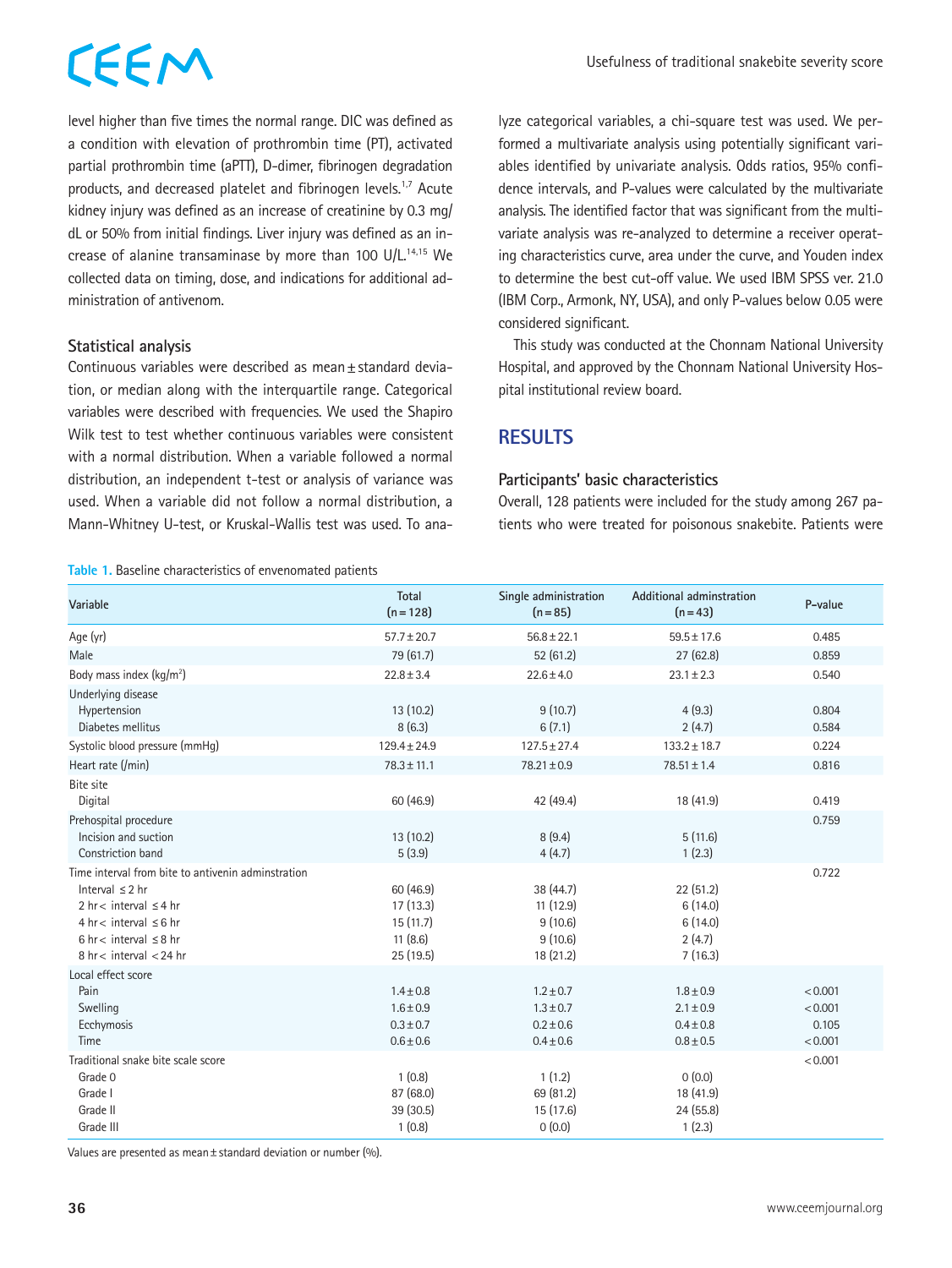#### **Table 2.** Initial laboratory findings of envenomated patients



| Variable                                                | Total                  | Single administration | Additional adminstration | P-value |
|---------------------------------------------------------|------------------------|-----------------------|--------------------------|---------|
|                                                         | $(n=128)$              | $(n = 85)$            | $(n=43)$                 |         |
| pH                                                      | $7.42 \pm 0.04$        | $7.42 \pm 0.03$       | $7.42 \pm 0.04$          | 0.780   |
| $HCO3$ (mmol/L)                                         | $23.4 \pm 3.6$         | $23.3 \pm 4.0$        | $23.7 \pm 2.7$           | 0.540   |
| WBC $\left(\frac{\mu}{3}\right)$                        | $9,150.0 \pm 4,201.6$  | $8,951.7 \pm 3,951.4$ | $9,542.0 \pm 4,681.3$    | 0.455   |
| Platelets ( $\times$ 10 <sup>3</sup> /mm <sup>3</sup> ) | $220.3 \pm 68.9$       | $226.7 \pm 68.0$      | $207.8 \pm 69.9$         | 0.144   |
| AST (U/L)                                               | 28.0 (23.3-83.8)       | $26.5(22.3 - 50.0)$   | 38.5 (28.8-146.8)        | 0.275   |
| $ALT$ (U/L)                                             | 26.0 (14.8-48.5)       | 24.0 (14.0-47.0)      | $32.5(19.3 - 48.5)$      | 0.779   |
| BUN (mg/dL)                                             | $16.4 \pm 5.7$         | $16.1 \pm 5.4$        | $17.0 \pm 6.0$           | 0.407   |
| $Cr$ (mg/dL)                                            | $0.8 \pm 0.3$          | $0.8 \pm 0.2$         | $0.8 \pm 0.3$            | 0.094   |
| Creatinine kinase (U/L)                                 | 201.0 (124.0-442.0)    | 181.0 (18.3-291.0)    | 290.0 (127.0-1,406.0)    | 0.059   |
| CK-MB (ng/mL)                                           | $7.1$ $(3.1 - 18.0)$   | $7.2$ $(3.1 - 13.1)$  | $7.1$ (2.6-35.7)         | 0.803   |
| Myoglobin (ng/mL)                                       | 56.0 (34.3-239.3)      | 68.5 (34.3-239.3)     | 45.5 (30.8-601.8)        | 0.603   |
| Troponin I (ng/mL)                                      | $0.01$ $(0.01 - 0.02)$ | $0.01(0.01 - 0.02)$   | $0.01$ $(0.01 - 0.08)$   | 0.304   |
| PT (INR)                                                | $1.0 \pm 0.3$          | $1.0 \pm 0.3$         | $0.9 \pm 0.3$            | 0.013   |
| $a$ PTT (sec)                                           | $32.3 \pm 9.5$         | $33.9 \pm 7.1$        | $29.2 \pm 12.5$          | 0.028   |
| Fibrinogen (mg/dL)                                      | 231.2 (195.1-272.2)    | 234.5 (205.4-272.9)   | 223.7 (176.6-268.8)      | 0.651   |

Values are presented as mean±standard deviation or median (interquartile range).

WBC, white blood cell; AST, aspartate aminotransferase; ALT, alanine aminotransferase; BUN, blood urea nitrogen; Cr, creatinine; CK-MB, creatine kinase MB; PT, prothrombin time; INR, International normalized ratio; aPTT, activated partial prothrombin time.

#### **Table 3.** Clinical course of envenomated patients

| Variable                              | <b>Total</b><br>$(n = 128)$ | Single<br>administra-<br>tion $(n=85)$ | Additional<br>administra-<br>tion $(n=43)$ | P-value |
|---------------------------------------|-----------------------------|----------------------------------------|--------------------------------------------|---------|
| Side effect related with<br>antivenom | $\Omega$                    | 0                                      | 0                                          |         |
| Systemic sign                         |                             |                                        |                                            |         |
| <b>Dizziness</b>                      | 14 (10.9)                   | 9(10.6)                                | 5(11.6)                                    | 0.859   |
| <b>Blurred</b> vision                 | 4(3.1)                      | $\Omega$                               | 4(9.3)                                     | 0.148   |
| Dyspnea                               | 3(2.3)                      | 1(1.2)                                 | 2(4.7)                                     | 0.220   |
| Diplopia                              | 2(1.6)                      | 1(1.2)                                 | 1(2.3)                                     | 0.621   |
| Ptosis                                | 1(0.8)                      | $\Omega$                               | 1(1.2)                                     | 0.475   |
| Mental change                         | 1(0.8)                      | $\Omega$                               | 1(2.3)                                     | 0.158   |
| Complications                         |                             |                                        |                                            |         |
| Rhabdomyolysis                        | 32(25.0)                    | 16 (18.9)                              | 16 (37.2)                                  | 0.028   |
| Skin defect                           | 12 (9.4)                    | 5(5.9)                                 | 7(16.3)                                    | 0.057   |
| Acute liver injury                    | 9(7.0)                      | 6(7.1)                                 | 3(7.0)                                     | 0.981   |
| DIC.                                  | 7(5.5)                      | $\Omega$                               | 7(16.3)                                    | < 0.001 |
| Acute kidney injury                   | 2(1.6)                      | 1(1.2)                                 | 1(2.3)                                     | 0.627   |
| Hospitalization (day)                 | $5.7 \pm 7.0$               | $4.6 \pm 8.1$                          | $7.9 \pm 3.1$                              | 0.011   |

Values are presented as number (%) or mean±standard deviation. DIC, disseminated intravascular coagulation.

categorized into two groups: 85 in the IT group, 43 in the AT group. The average age was 57.7 years, and 78 (61.7%) were men (Table 1). An average of 6.8 hours was measured from the time of bite to administration of antivenom. For 46.9% of cases, the wound was on distal parts, such as the toes or fingers.

Additional treatment was not associated with age, the interval before treatment, or location of wound. The AT group showed a significantly higher rate of grade II, and a higher local effect index of pain, edema, and time. The IT group showed an elevated value of PT and aPTT (Table 2).

#### **Comparison of clinical progress**

No adverse event was reported from either group (Table 3). Generalized symptoms during the hospital stay included dizziness (10.9%), blurred vision (3.1%), and dyspnea (2.3%), without a significant difference between the two groups (Table 3). Complications included rhabdomyolysis (25.0%), and two of these patients developed acute kidney injury afterward. DIC occurred in seven patients (5.5%), without clinically significant bleeding. Incidences of rhabdomyolysis and DIC were significantly higher for the AT group (Table 3). The hospital length of stay was 7.9 days in the IT group, which was significantly higher than the 4.6 days in the AT group. All subjects were discharged from hospital without significant comorbidities.

#### **Information regarding additional administration of antivenom**

Eighteen patients (20.7%), 24 (61.5%), and one (100%) of grades I, II, and III, respectively, received an additional administration of antivenom. The overall number of re-administrations was 76. The median amount of antivenom was one, two, and four vials for grades I, II, and III, respectively. There was no statistically significant difference in the amount among these grades (Table 4). The average interval between antivenom administrations was 9.0 hours. There was no significant difference in the interval between the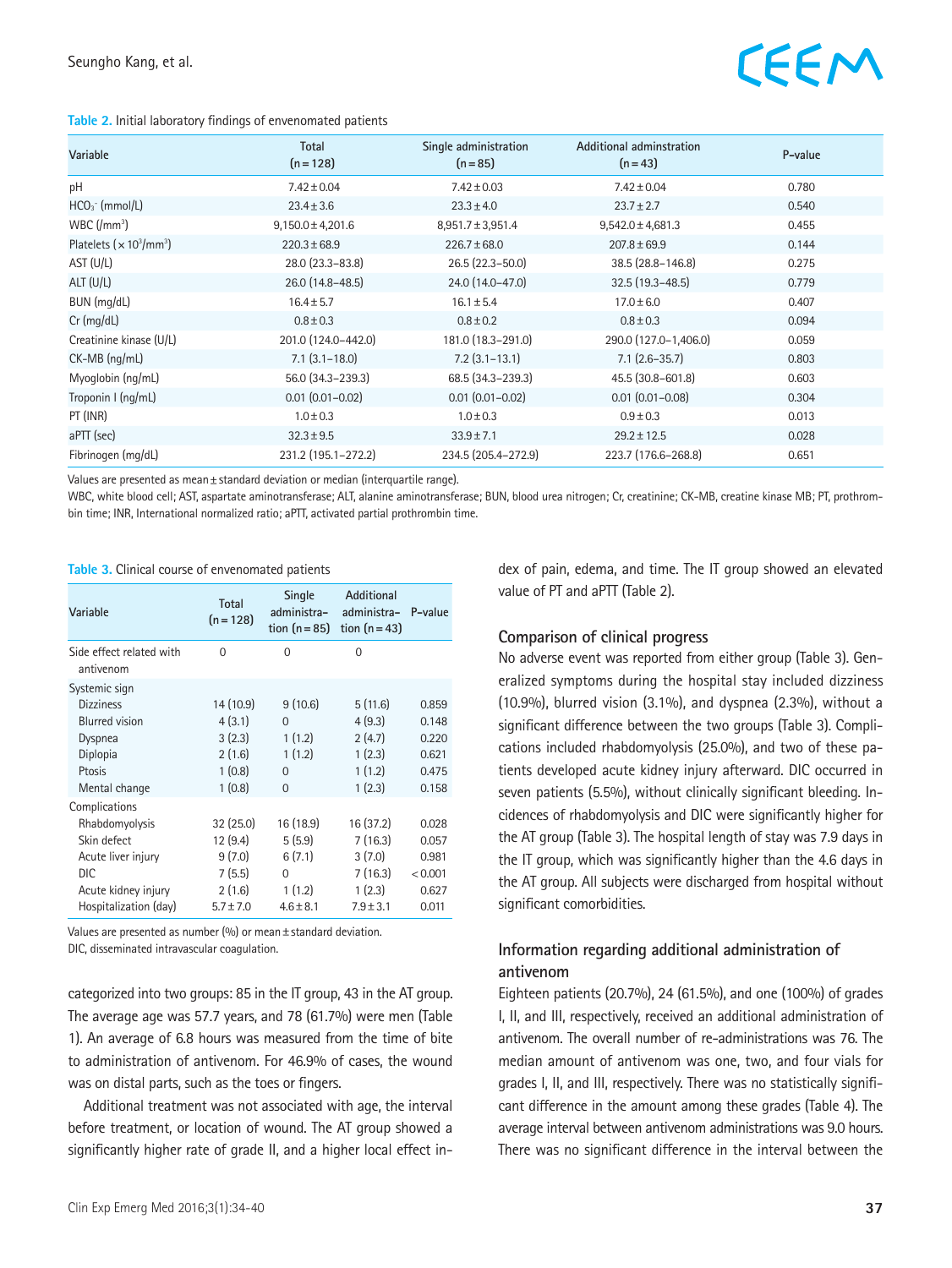# EEM

#### **Table 4.** Information related with administered antivenom

| Variable                                                                               | Grade $\lceil (n = 18) \rceil$        | Grade II $(n=24)$                      | Grade III $(n=1)$ | P-value        |
|----------------------------------------------------------------------------------------|---------------------------------------|----------------------------------------|-------------------|----------------|
| No. of additional administrations                                                      | $1.0(1.0-2.0)$                        | $2.0(1.0-2.0)$                         |                   | 0.295          |
| Antivenom (vials)<br>Total additional amount<br>Total amount during hospitalization    | $1.0(1.0-2.0)$<br>$2.0$ $(2.0 - 3.0)$ | $2.0(1.0-2.0)$<br>$3.0(2.0-3.0)$       | 4<br>6            | 0.142<br>0.092 |
| Time interval (hr) <sup>a)</sup><br>To second administration<br>To last administration | $8.0(4.0-26.3)$<br>$18.5(6.0-53.3)$   | $7.5(4.0-22.5)$<br>$34.5(8.3 - 125.4)$ | 12<br>48          | 0.911<br>0.815 |

Values are presented as median (interquartile range).

a)Time interval from first administration of antivenom.

**Table 5.** Multiple regression analysis for independent factors associated with the need of additional administration of antivenom

| Variable                | Odd ratios | P-value | 95% confidence<br>interval |
|-------------------------|------------|---------|----------------------------|
| Local effect score-pain | 2.477      | 0.005   | 1.309-4.689                |

first and the last administration among the three grades. The indications for additional treatment were worsening of local symptoms (72.1%), abnormal coagulation panel (25.3%), and appearance of new generalized symptoms (2.3%).

#### **Initial findings associated with additional treatment**

The univariate analysis revealed that among initial presentations, the local pain effect index, PT, aPTT, and TSSS were significantly associated with outcome. The local swelling effect index was removed since it is already included in the TSSS. The time local effect index was also removed from the final analysis because it can only be measured 8 hours after the snakebite. The multivariate analysis using these variables found that the pain local effect index was a significant predictor of need for additional antivenom (Table 5).

The receiver operating characteristics curve found an area under the curve of pain local effect index of 0.704. The cut off value with the best Youden index was 1.5, with a sensitivity of 62.8% and specificity of 71.8%.

## **DISCUSSION**

In this study, when the TSSS was used to determine initial dose of antivenom administration, 33.6% of patients required additional doses. Another study with 62 patients with grade 0 to grade II envenomation also found 32.1% required additional antivenom.<sup>6</sup>

Proper initial dosing is critical for poisonous snakebite's clinical course.<sup>6</sup> This study found the AT group had a longer hospital stay, and a higher rate of rhabdomyolysis and DIC. The reasons for additional doses may be insufficient initial dose or a proper dose with excessive speed of excretion compared to that of the toxin. However, the form of antitoxin in Korea is immunoglobulin G antibody, which has a half-life of 61 to 194 hours, $2.5$  which is much longer than the time interval of 9 hours before additional administration in this study. This implies that additional administration is more likely due to insufficient initial dose rather than excessive excretion.

In this study, the major reasons for additional administration were primarily local symptoms rather than generalized symptoms, and the last administration of antivenom was 28 hours after the initial one, indicating that the severity of symptoms changed over time. Initial dosage was largely based on edema and generalized symptoms, and the fact that dosage was determined at the very first stage of disease progression may be the reason for the need for additional dosing. Moreover, the dosage protocol is based on research in the US, which may not be fully applicable to Korean circumstances.

In this study, age, body mass index, and interval to antivenom administration were not associated with additional administration. This may be explained by the fact that the severity of snakebite is determined by several factors including the patients' underlying conditions, body volume, interval for administration, type and amount of toxin, and depth of initial wound. Even for a certain species of snake, the toxic severity differs with size, age, and season.<sup>4</sup>

Snake venom is a mixture of enzymes, polypeptides, and nontoxic proteins. These components influence coagulation pathways independently or as a group, in both accelerating and decelerating ways.<sup>2,4</sup> In this study, the IT group showed longer aPTT and PT than the AT group. This is not consistent with the expectation that the AT group may have longer aPTT and PT, and it requires further research on the association between severity and changing coagulopathy. Still, it is very difficult to use this knowledge in clinical settings since the laboratory results are not consistent with outcome.

The TSSS grade was associated with increased likelihood of additional administration of antivenom. For grade I and II, additional administration was necessary for 20.7% and 61.5%, respec-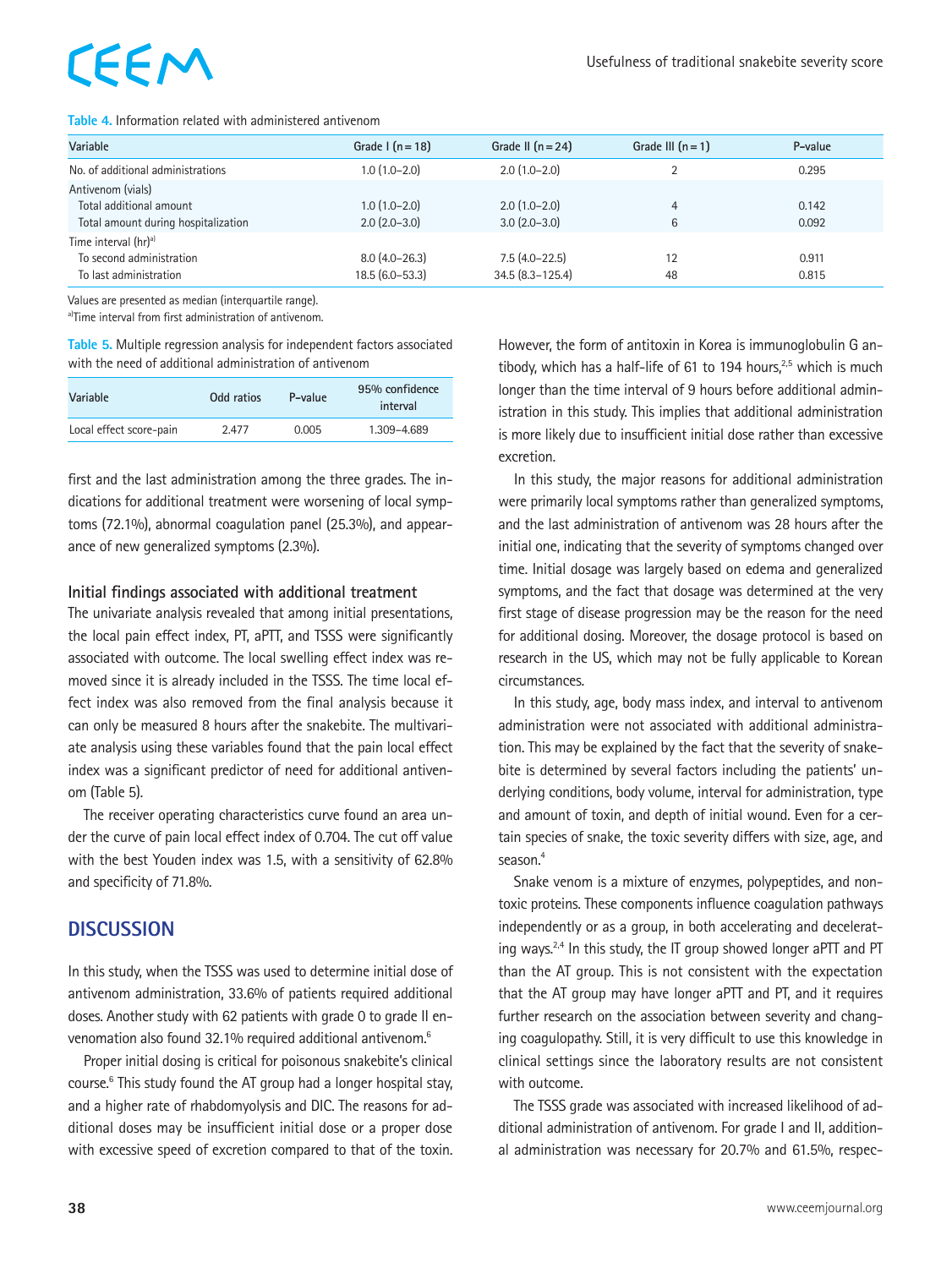## CEEM

tively. Another study with 32 patients and an initial dose of two vials showed the progression rates for grades I and II envenomation were 38.5% and 60.0%, respectively.<sup>16</sup>

Our multivariate analysis showed that presenting pain local effect index was an independent factor predicting additional antivenom administration. Pain is a local symptom like edema, which occurs immediately after the bite, significantly sooner than generalized symptoms, which occur after the toxin enters the circulatory system. Considering that the progression of local symptoms and signs is the most frequent reason for additional administration, taking both local and generalized symptoms into account will enhance the accuracy of the TSSS.

Adverse events related to antivenom include urticaria, rash, anaphylaxis, and delayed onset of serum sickness. In the US, acute events affect 5.4% to 14.3% of patients, and 16% develop serum sickness.<sup>12,17</sup> However, we did not see adverse reactions associated with antivenom, which is consistent with other studies in Korea, which have reported very low rates from 0.5 to 0.8%.<sup>16,18</sup> This discrepancy may be explained by different dosing strategies and antivenom production protocols.

This study has some limitations. First, the venom differs among species of snakes, which will influence the outcome. $2$  Although specific treatment for each species may be helpful for improving outcomes, it is extremely rare that patients can accurately identify the snake, which is a major limitation.

Second, there are regional differences of snake inhabitation, which may influence the symptom presentations. Since this study was performed in a single center, regional specifics of the area may have influenced the outcome.

Third, this study is based on a retrospective chart review, which did not include information on the quality of prehospital treatment. However, prehospital treatments are only associated with skin necrosis. They do not influence factors associated with initial administration dosing strategy, such as diplopia, headache, and coagulopathy.<sup>18</sup>

Fourth, the pain local effect index is influenced by analgesics administered prior to the visit. Since the protocol for snakebite does not include a pain control strategy, need for pain relief was determined on a clinical basis. This may have influenced the selection of the initial dose. A chart review has revealed that in most cases, acetaminophen and non-steroidal anti-inflammatory drugs were used except for 3.2% of cases when an opioid was used.

Last, we only included a very small number of grade 0 and III patients. This may be because only severely affected patients visit tertiary centers, and about 75.5% of snakebite victims in Korea have stage I and II envenomation.<sup>2</sup>

In conclusion, we recommend measuring the pain local effect

index along with TSSS when deciding upon administration of antivenom. Specially, when the pain index is above two, additional administration is highly likely and repeated evaluation of the patient is required. A further study to confirm these findings is necessary.

### **CONFLICT OF INTEREST**

No potential conflict of interest relevant to this article was reported.

### **REFERENCES**

- 1. Jin SC, Lee JW, Yang SJ, Joo MD, Choi WI. Consideration of factors associated with complications and systemic symptoms of snake bites. J Korean Soc Emerg Med 2008;19:686-96.
- 2. Lim H, Kang HG, Kim KH. Antivenom for snake bite in Korea. J Korean Med Assoc 2013;56:1091-103.
- 3. Mahmood K, Naqvi IH, Talib A, et al. Clinical course and outcome of snake envenomation at a hospital in Karachi. Singapore Med J 2010;51:300-5.
- 4. Nelson L, Lewin N, Howland MA, Hoffman R, Goldfrank L, Flomenbaum N. Goldfrank's toxicologic emergencies. 9th ed. San Francisco, CA: McGraw Hill; 2011.
- 5. Auerbach PS. Wilderness medicine. 6th ed. Philadelphia, PA: Elsevier; 2012.
- 6. You KM, Kwon WY, Kwon TH, Shin JH, Lee HJ. Optimal dose of antivenin for asymptomatic or minor envenomation patient with korean viperidae injuries. J Korean Soc Emerg Med 2013; 24:420-7.
- 7. Han SK, Kim IS, Ryu S, et al. The effectiveness of antivenin in treating snake bites resulting in minimal clinical symptoms. J Korean Soc Emerg Med 2007;18:577-83.
- 8. Hurlbut KM, Dart RC, Spaite D, McNally J. Reliability of clinical presentation for predicting significant pit viper envenomation. Ann Emerg Med 1988;17:438-9.
- 9. Nam SH, Lee HW, Ryu BY, Kim HK, Souk H, Choi CS. The evaluation of severe complications in snake bite. J Korean Surg Soc 1995;49:856-66.
- 10. Spiller HA, Bosse GM, Ryan ML. Use of antivenom for snakebites reported to United States poison centers. Am J Emerg Med 2010;28:780-5.
- 11. Paik NK, Sim JH. Snakes. Seoul: Isungsa; 1999.
- 12. Dart RC, McNally J. Efficacy, safety, and use of snake antivenoms in the United States. Ann Emerg Med 2001;37:181-8.
- 13. Scharman EJ, Noffsinger VD. Copperhead snakebites: clinical severity of local effects. Ann Emerg Med 2001;38:55-61.